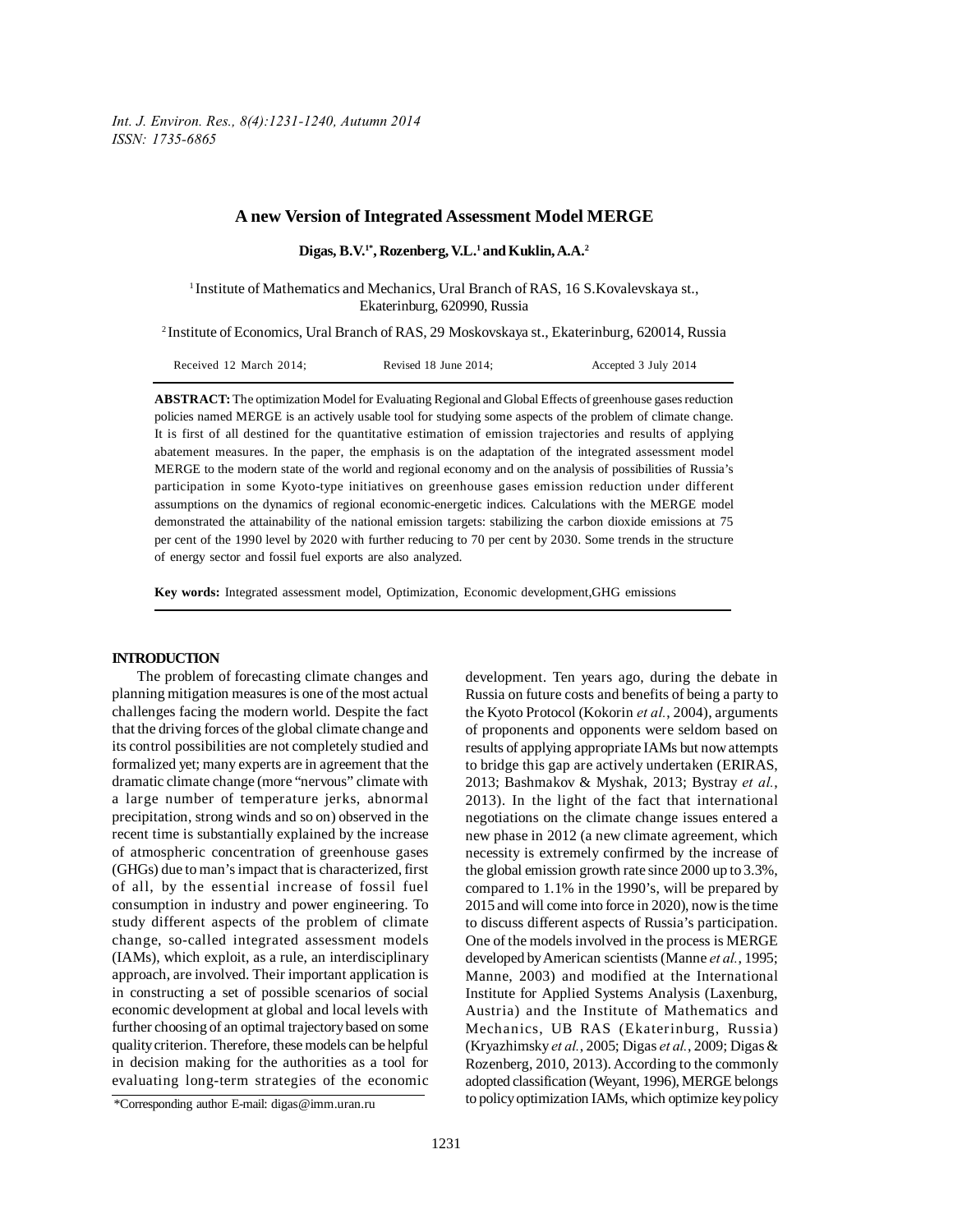control variables such as carbon emission rates and/ or carbon taxes, time frames for implementing new technologies and so on. The models take into account formulated economic policy goals (for example, maximizing the welfare or minimizing the cost of meeting a carbon emission or concentration target). In such models, inter-temporal optimization procedures are often applied.

The novelty of the present work consists in the adaptation of the model MERGE to the modern state of the world economy and in performing a series of new numerical experiments.

### **MATERIALS & METHODS**

In addition to the quantitative estimation of results of applying different GHG emission reduction policies and of implementing new energetic technologies, the model MERGE allows to analyze possible trajectories of the social-economic development of a region under different assumptions on the dynamics of its economic-energetic indices. It consists of three interrelated submodels (the economicenergetic, the climate, and the damage assessment) and includes more than 20 thousand equations and inequalities and more than 30 thousand scalar variables.

Let us stop in detail on the economic-energetic module, since namely this module required essential modifications and namely this module contains parameters varied in numerical experiments. The module, being the core of MERGE, is used for simulating the regional social-economic dynamics (in particular, gross domestic product (GDP), GHG emissions, import/ export of energy resources) on rather long time interval. In all versions of this module, the world is divided into geopolitical regions; each of them is considered as an independent price taking agent (a single producerconsumer) and is subject to inter-temporal financial constraints. The module is an applied general equilibrium model. At each time moment, supplies and demands are balanced through the prices of internationally traded commodities, including oil, gas, coal, consumables, and, possibly, GHG emission rights. The module is not a set of recursive procedures determining a system's state through its previous history, but an optimization model finding optimal trajectories of regions' development by means of maximizing the sum of discounted utilities of regional consumption over the whole time interval (the total Negishi welfare (Manne *et al.*, 1995; Stanton, 2011)).

The time interval under consideration is divided into *n* intervals by points (in years)  $t_0 < t_1 < ... t_n$ ; the value of discretization step is denoted by  $\delta_i = t_i - t_{i-1}$ ,  $i = 1, ..., n$ . The inter-temporal optimization consists in constructing a sequence (corresponding to the discrete times) of regional consumption levels; this sequence maximizes the total Negishi welfare:

$$
TotalWeak = \sum_{r} nw_r W_r =
$$
  

$$
\sum_{r} nw_r \sum_{i=1}^{n} \delta_i u df_i \log C_i \rightarrow \max.
$$

Here, we use the following notation (for brevity, the index *r* related to the region, as a rule, is omitted): *TotalWealth* is the total welfare of all regions;  $nw_r$  is the Negishi weight for the region *r* characterizing the ratio welfare/consumption,  $\sum_r n w_r = 1$ ;  $W_r$  is the welfare

of the region *r*;  $udf_i$  is the utility discount factor,  $log C_i$ is the utility function chosen as the logarithm of consumption  $C_i$  (the peculiarity of such function is that its second derivative is negative; so, the marginal utility is always positive, but is a diminishing function of the aggregate level of consumption).

The optimization problem in question is a nonlinear programming problem; for its solving, the sequential joint maximization technique (Rutherford, 1999) is applied. The convergence of this method to an equilibrium solution on the whole time interval was theoretically substantiated (Rutherford, 1999). Below, there is the specification of most important variables enabled in the optimization procedure and varied in numerical experiments.

The utility discount factor is chosen as follows:

$$
udf_i = \prod_{j=0}^{i-1} (1 - u dr_j)^{\delta_{j+1}}, \quad u dr_j =
$$

 $k$ *pvs* /  $kgdp$  –  $depr_j$  –  $grow_j$ ,

where  $udr_i$  is the average annual utility discount rate on the interval  $[t_j, t_{j+1})$ , *Kpvs* is the optimal value share of capital in the pair "capital/labor", *Kgdp* is the initial capital/GDP ratio, *depr<sub>j</sub>* is the average annual depreciation rate, *grow* is the average annual potential growth rate.

The annual regional consumption  $C<sub>i</sub>$  at the moment *t i* is calculated by the formula (Manne *et al.*, 1995):

$$
C_i = Y_i - I_i - EC_i - NTX_i,
$$

where *Y* is the total production, excluding energy sectors, for the year  $t_i$ ;  $I_i$  is the current investment (annual flow);  $EC_i$  is the energy cost;  $NTX_i$  is the difference between regional export and import of traded goods (obviously,  $\sum_r NTX_{i,r} = 0$  for any time period).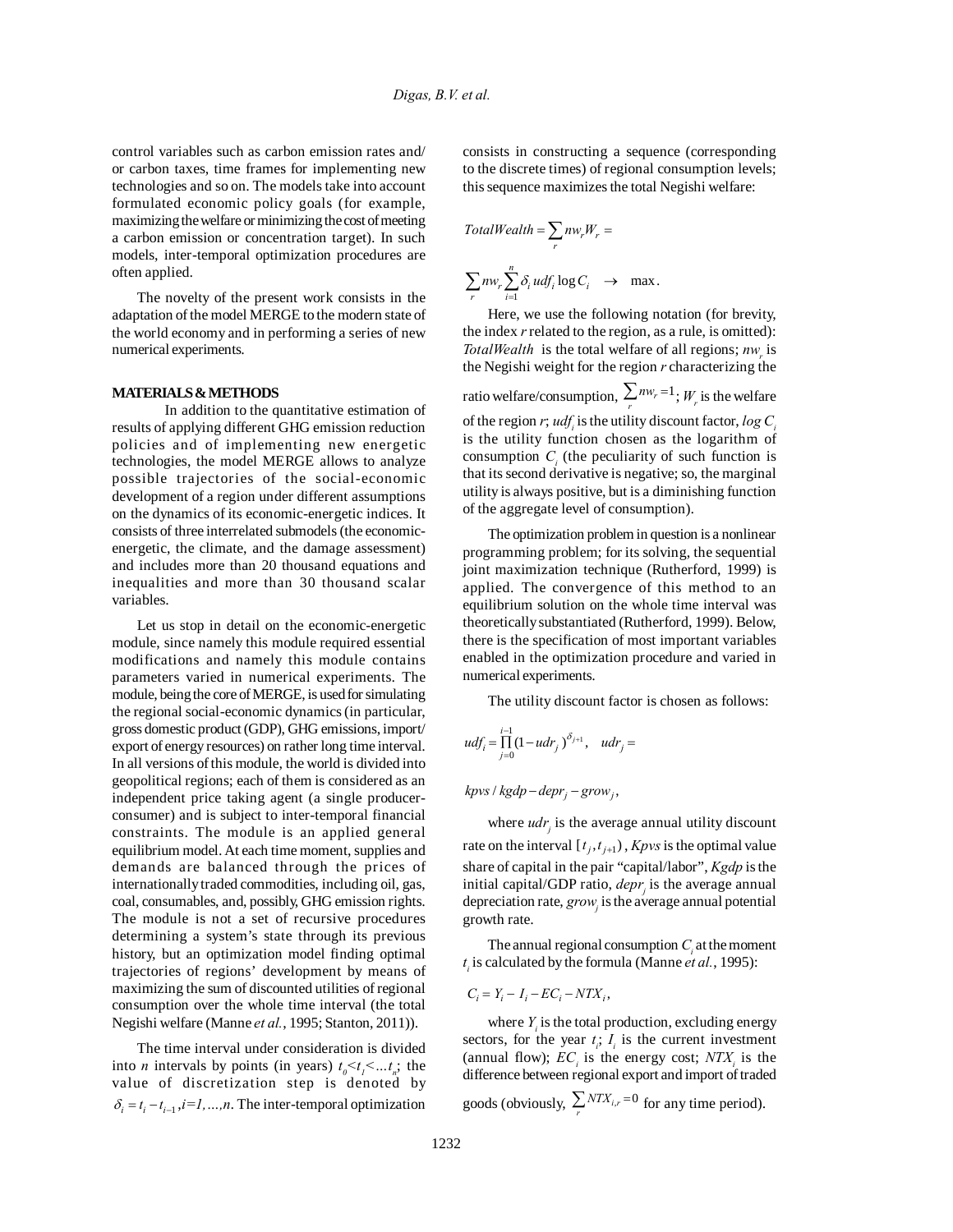It is assumed that the energy sector contains two types of production, namely, electric and non-electric energy. The international primary energy market deals with oil, gas, and coal. The economic production function describing the dynamics of regional production  $Y_i$  depends on four inputs: capital stock  $K_i$ , available labor  $L_i$ , electric energy  $E_i$ , and non-electric energy  $N_i$ . In order to minimize the number of parameters requiring the calibration or econometric estimation, the production function is chosen in the form of two Cobb– Douglas type components (capital-labor and energy aggregates) embedded into a function with constant elasticity of substitution (CES):

$$
Y_i\!=\!\left(a K_i^{\ \rho\alpha}L_i^{\ \rho(1-\alpha)}+b E_i^{\ \rho\beta}N_i^{\ \rho(1-\beta)}\right)^{\!\!1/\rho}.
$$

The relation is based on the following assumptions: 1) the four inputs are scaled; 2) there is a unit elasticity of substitution between capital and labor, with  $\alpha$  being the optimal value share of capital in the pair,  $\alpha = k \text{pvs}$ ; 3) there is a unit elasticity of substitution between electric and non-electric energy, with *β* being the optimal value share of electricity in the pair, *β = elvs*; 4) there is a constant elasticity of substitution

*esub* between these two pairs of inputs,  $\rho = 1 - \frac{1}{\text{exub}}$ ,

and *esub* does not equal 0 or 1; 5) the scaling factors *a* and *b* are such that the energy demands in the base year are consistent with the reference price of nonelectric energy; in addition, there are autonomous energy efficiency improvements (*aeei*) that are summarized by the scaling factor *b*.

Note that, in the previous versions of the model (Manne *et al.*, 1995; Manne, 2003; Kryazhimsky *et al.*, 2005; Digas *et al.*, 2009; Digas & Rozenberg, 2010), the production function was written for the new vintage production; this resulted in the impossibility to take economic crisis phenomena (for example, slumps in regional GDPs) into account.

The dynamics of the regional capital stock satisfies the following equation:

$$
K_i = K_{i-1} (1 - depr_{i-1})^{\delta_i} + af \left(I_{i-1} (1 - depr_{i-1})^{\delta_i} + I_i\right),
$$

where *af* is the accumulation factor depending on the value  $\delta_i$ , the initial investment  $I_0$  is given, and the terminal constraint  $I_n \ge K_n(grow_n + depr_n)$  should be fulfilled. The labor  $L<sub>i</sub>$  (in the model, the labor force is measured in special efficiency units) is actually an exogenous parameter and is explicitly calculated:

 $L_i = L_{i-1} (1 + grow_{i-1})^{\delta_i}.$ 

The energy cost  $EC<sub>i</sub>$  depends on electric energy  $E_i$ , non-electric energy  $N_i$ , various price parameters, and coefficients characterizing specific technologies and relations between them. This cost is explicitly calculated (the formula is omitted here due to its inconvenience). There are some restrictions on annual changes of production volumes for electric and nonelectric energy.

Thus, the main parameters to be optimized in the problem of maximizing the total Negishi welfare are electric energy  $E_i$ , non-electric energy  $N_i$ , investment *I<sub>i</sub>*, and the difference between export and import  $NTX_i$  $(i = 1, \ldots, n)$ .

Completing the description of the economicenergetic module, we list main inputs and outputs. Input parameters are population, its dynamics, forecast for GDP per capita dynamics, macroeconomic indices (*grow*, *depr*, *aeei*, *kpvs*, *elvs*, *esub*, etc.), energetic characteristics and coefficients (in particular, carbon emission coefficients stipulating emissions for different technologies). Among output parameters of the module are the optimal dynamics of regional development (in particular, the realized GDP and its characteristics: carbon intensity, structure (consumption, investments, export/import)), energy related GHG emissions (specified by GDP, its energy intensity, and carbon emission rates of energy consumption), hypothetical abatement costs due to some specific constraints (for example, according to Kyoto-type initiatives).

The climate module of the model MERGE takes into account the most important anthropogenic GHGs and calculates their atmospheric and oceanic concentrations through emissions and pre-industrial levels. The concentrations are used for determining the actual change in temperature (relative to some initial year), which is one of inputs for the damage assessment module analyzing two types of climate change impacts, namely, market and non-market (ecological) damages. Market effects reflect categories that are included in conventionally measured national income and can be valued by means of prices and observed supply and demand functions. Actually, the damage of this type is treated as a part of GDP that is lost due to climate changes stipulated by temperature increase. Many experts believe that, in different economic estimates, it is reasonable to use so-called "green GDP" taking into account mentioned losses and total changes in ecological resources (Stiglitz *et al.*, 2009). Non-market effects have no definite prices; so they must be valued using some alternative methods (among them, future generations' preferences).

The necessity of constructing a model modification adapted to the current state of the world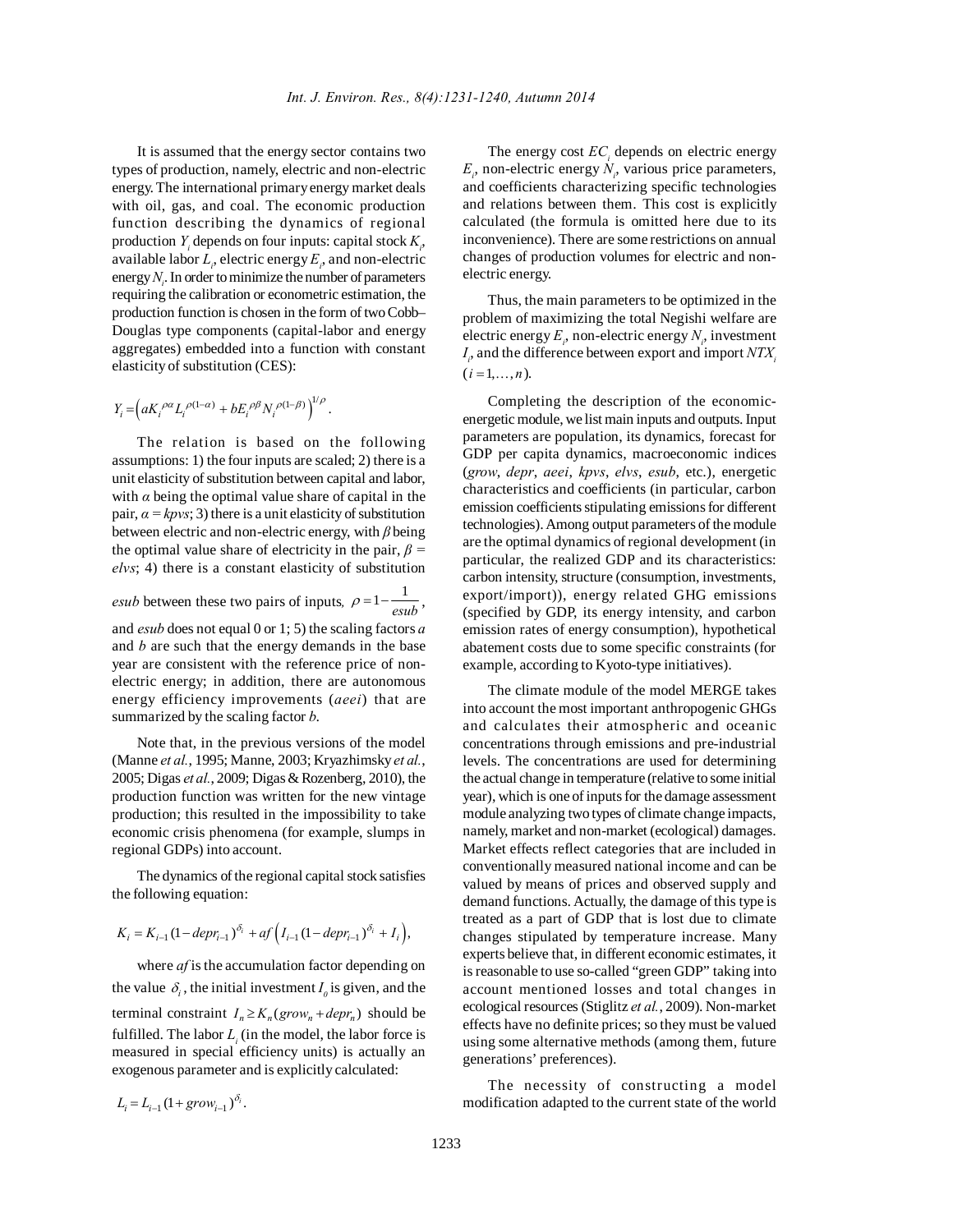and regional economy is explained by several reasons. The most important of them is the global economic crisis of 2008–2009 and its consequences, including the start of an essential change of the world fuel and energy balance and the possible worldwide transition to low-carbon development. The adaptation of the model included 1) the usage of new input data (macroeconomic parameters, energy indices, reserves of fossils and so on) from modern sources (EIA, 2013; TWB, 2013; BGR, 2011; IAEA, 2013; WNA, 2013; FSSS, 2014); 2) changes in the mathematical model for simulating specific features of the economic dynamics (for example, for taking into account the worldwide recession caused by the economic crisis); 3) a new, in comparison with (Manne *et al.*, 1995; Manne, 2003; Kryazhimsky *et al.*, 2005; Digas *et al.*, 2009; Digas & Rozenberg, 2010), division of the heterogeneous world into regions basing on last tendencies of the economic development (EIA, 2013) and keeping in mind planned numerical experiments. Let us briefly comment each point assuming that the adaptive changes in the algorithm are described above.

Within the framework of the present paper, it is impossible to specify the whole set of new input data of the model due to their volume; therefore, we restrict ourselves by the references to corresponding sources (EIA, 2013; TWB, 2013; BGR, 2011; IAEA, 2013; WNA, 2013; FSSS, 2014). Let us stop on one piece of data in more detail. Note firstly that the necessity of detailing energetic inputs is explained by the determining role of these parameters from the viewpoint of main simulation goals (estimating the dynamics of regional GHG emissions) and secondly that the nuclear power considered (in the absence of worst-case situations) as decreasing the pressure onto the climate system, is at a crucial point connected with revising opinions on the nuclear energy perspectives due to the March 2011 Fukushima Daiichi nuclear accident. This dramatic event accelerated decision-making process in many countries.

Since the last International Energy Outlook (EIA, 2013) appeared in July 2013 contains only preliminary data for 2011, we mobilized the prognoses by the International Atomic Energy Agency (IAEA, 2013) and the World Nuclear Association (WNA, 2013). Among the most important aspects of the world's development after the Fukushima accident, we mark out a step-bystep partial/total rejection/freezing of the nuclear power by several West European countries and Japan. Now, the nuclear sector has a rather limited growth potential, primarily concentrating in China, India, and Russia. According to the so-called low growth scenario (IAEA, 2013), the world's installed nuclear power capacity grows from 370 GW(e) (gigawatts electrical) today to 456 GW(e) in 2030; in the high projection, it grows to 740 GW(e) in 2030; the probability of the first variant is essentially larger. As a rule, on the base of such "low" (i) and "high" (ii) prognoses, a combined scenario is constructed. Its parameters are calculated as the weighted sums of corresponding values for variants (i), (ii): $X_s = p_i X_l + p_h X_h$  where  $X_s$  is the desired value,  $X_p$ ,  $X_h$  are values for variants (i), (ii),  $P_p$ ,  $P_h$ ,  $P_l$ + $P_h$ =1 are estimates of prognosis probabilities. Similar schemes are used in the cases when input parameters from different sources have different values.

The new version of MERGE exploits the division of the world into the regions: 1) USA; 2) OECD Europe (OECD is the Organization for Economic Cooperation and Development); 3) Japan; 4) South Korea; 5) Australia and New Zealand; 6) Canada; 7) Middle East; 8) Africa; 9) China; 10) India; 11) Rest of Asia; 12) Brazil; 13) Rest of Central and South America; 14) Russia; 15) Rest of non-OECD Europe and Eurasia. As an initial year for simulations, we choose 2008. The reasons are the following: the presence of necessary datasets, the start of serious (and not properly formalized) changes in the world economy, and the fact that 2008 is the first year of the commitment period of the Kyoto Protocol, which effectiveness has not been quantitatively estimated yet.

## **RESULTS & DISCUSSION**

The main aims of numerical experiments described in the paper are the analysis of possible trajectories of Russia's economic development and the study of consequences of Russia's participation in Kyoto-type initiatives on GHG emission reduction under different assumptions on economic-energetic parameters (in particular, the average annual GDP growth rate and energy intensity). As a source of model scenarios of possible Russia's economic dynamics, we choose the Prognosis of social economic development of the Russian Federation by 2030 of the Ministry of economic development of the Russian Federation (MOED, 2013). In the document, the following scenarios were considered: conservative, moderate optimistic, and uprated; their specific character results from different models of business behavior and state policies of providing macroeconomic balance. As the fourth scenario, the Reference scenario of MERGE model essentially based on the forecasts for Russia by the Energy Information Administration and the World Bank was used (EIA, 2013; TWB, 2013; BGR, 2011). Let us present a brief description of each scenario.

**Conservative scenario** (Con) is characterized by a moderate long-term economic growth rate on the base of active modernization of fuel-energy and raw materials sectors of Russian economy under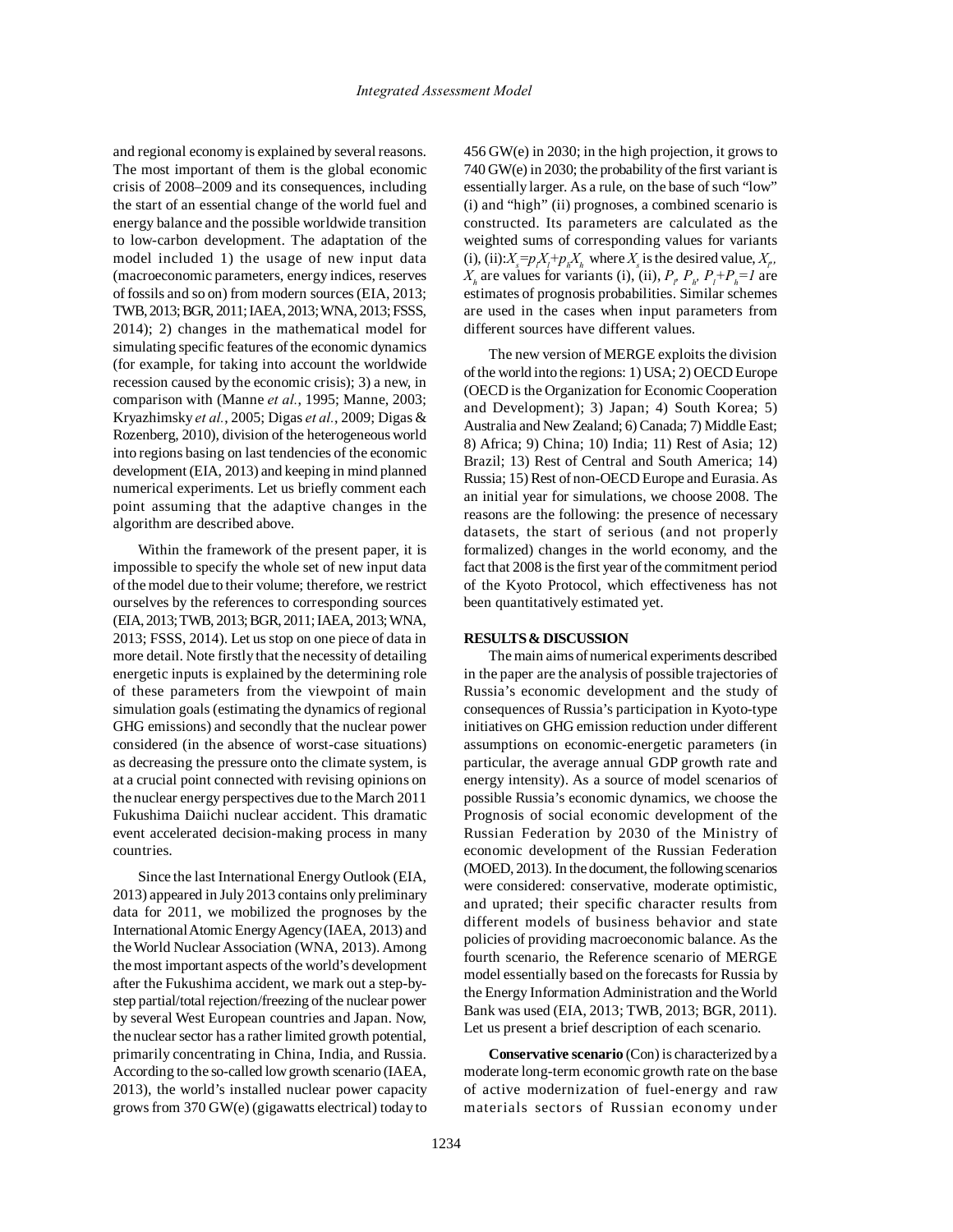| <b>Index</b>                         | Scena-rio | 2010    | 2011-2015 | 2016-2020 | 2021-2025 | 2026-2030 |
|--------------------------------------|-----------|---------|-----------|-----------|-----------|-----------|
| <b>GDP</b>                           | Upr       | 4.3     | 4.3       | 7.1       | 5.4       | 3.9       |
|                                      | Opt       | 4.3     | 3.2       | 4.3       | 3.6       | 3.1       |
|                                      | Con       | 4.3     | 2.8       | 3.1       | 2.5       | 1.8       |
|                                      | Ref       | 4.3     | 3.8       | 4.0       | 3.2       | 2.4       |
| Population                           | Upr       | 0.01    | 0.28      | 0.36      | 0.31      | 0.27      |
|                                      | Opt       | 0.01    | 0.13      | 0.0       | $-0.11$   | $-0.18$   |
|                                      | Con       | 0.01    | 0.13      | 0.0       | $-0.11$   | $-0.18$   |
|                                      | Ref       | 0.01    | 0.28      | $-0.14$   | $-0.29$   | $-0.44$   |
| Energy<br>intensity of<br><b>GDP</b> | Upr       | $-0.03$ | $-2.6$    | $-6.2$    | $-4.2$    | $-2.4$    |
|                                      | Opt       | $-0.03$ | $-1.4$    | $-3.4$    | $-2.6$    | $-1.8$    |
|                                      | Con       | $-0.03$ | $-1.5$    | $-2.7$    | $-2.0$    | $-1.1$    |
|                                      | Ref       | $-0.03$ | $-3.1$    | $-2.5$    | $-1.8$    | $-0.5$    |

**Table 1. The key indices of the scenarios of social economic development of Russia for 2010–2030 (annual average growth rates, %)**

preservation of relative backwardness in hightechnology sectors. The average annual GDP growth rate is fixed at 2.5% for the time period 2013–2030. The Russian economy will increase 1.7 times till 2030, whereas Russia's share in the world GDP will decrease from 4% in 2012 down to 3.4% in 2030.

**Moderate optimistic scenario** (Opt) is characterized by additional impulses of innovative development and by intensifications of investment orientation of the economic growth. The average annual GDP growth rate is estimated at 3.5% for the time period 2013–2030; this corresponds to the growth rate of the world economy.

**Uprated scenario** (Upr) is characterized by uprated growth rates, a large-scale industrial export sector, and a considerable international capital inflow. The scenario can be treated as an economic breakthrough; it provides the fulfillment of all the tasks set by the President of the Russian Federation in Decrees Nos. 596−606 of May 7, 2012; these decrees contain economic development benchmarks for the time period till 2020. The average annual GDP growth rate is improved up to 5.3%; this will allow to increase Russia's share in the world GDP up to 5.8% till 2030.

All three scenarios above assume some stabilization of the prices of oil and other raw material resources (so, for the time period 2013–2030, the oil price will be at the level of 90−110 year-2010 USD per barrel; the gas export price, 300−310 year-2010 USD per thousand cubic meters). According to (MOED,

2013), the scenario Con reflects dominating at the present time (after the 2008−2010 crisis) interests in the Russian economy and is characterized by a higher probability of realization than the moderate optimistic and uprated scenarios.

**Reference MERGE scenario** (Ref) testifies to a skeptical attitude to the short and medium-term perspectives of Russia's innovation development on the hand of western experts. The average annual GDP growth rate is estimated in the range of 2.02.5% for the time period 2013–2030, the rate of energy efficiency improvement is stable but relatively low, the share of primary-energy export in GDP is almost constant. The prices at raw materials markets essentially depend on the fact which one from the world-wide scenarios, "shale gas breakthrough" or "shale gas failure", will be finally put into effect.

Let us note some additional facts. Only the scenario Upr is oriented to the so-called high scenario of demographic forecast for Russia's population elaborated by Rosstat (FSSS, 2014) taking into account the results of the 2010 Russia population census, namely, the increase from 142.9 mln. people in 2010 to 151.4 mln. people in 2030; all other scenarios are based on the medium scenario of demographic forecast with stabilizing the population (142.5 mln. people in 2030) or even decreasing (in the scenario Ref). The key indices of the scenarios are presented in Table 1.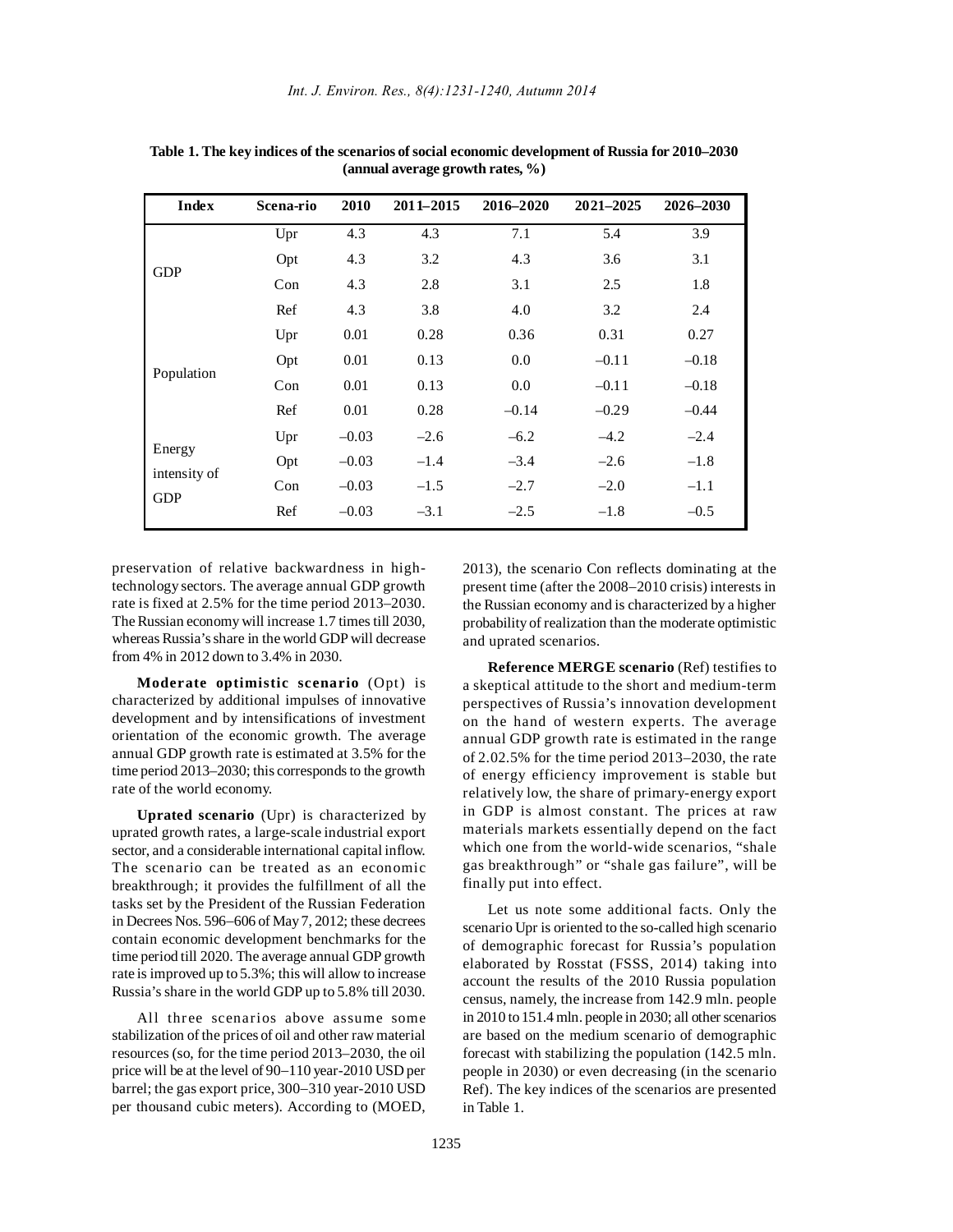*Digas, B.V. et al.*



**Fig. 1. CO2 emissions in Gt C equivalent; variant R0 for model scenarios, Kyoto level is Russia's emission level of 1990.**



**Fig. 2. Realized GDP in trln. year-2005 USD.**

For each scenario, two variants are calculated: R0 and R1, with identical input parameters. Variant R0 does not include any GHG emission constraints, variant R1 assumes that GHG emission reductions in the world regions bound by some Kyoto-type initiative are achieved by domestic measures only (without using carbon emission rights trade and other mechanisms of rights redistribution). The GDP loss as the difference GDP(R0) – GDP(R1) actually characterizes hypothetical costs of GHG emission reductions.

At the present time, the debate in Russia about signing some agreements on GHG emission

reduction/control (for example, in the framework of the Durban platform, with obligations not to exceed the 1990 level of emissions in 2020 and to reduce emissions by 30−50% relative to the 1990 level till 2050) has resumed. According to some experts' estimates, the toughening of ecological requirements can essentially modify parameters of the economic development and can result in a decrease of GDP growth rate by 0.3−0.5 percentage point per year after 2020 comparing with the basic scenario (without any obligations). In this connection, it is important to verify whether the achievement of the 1990 level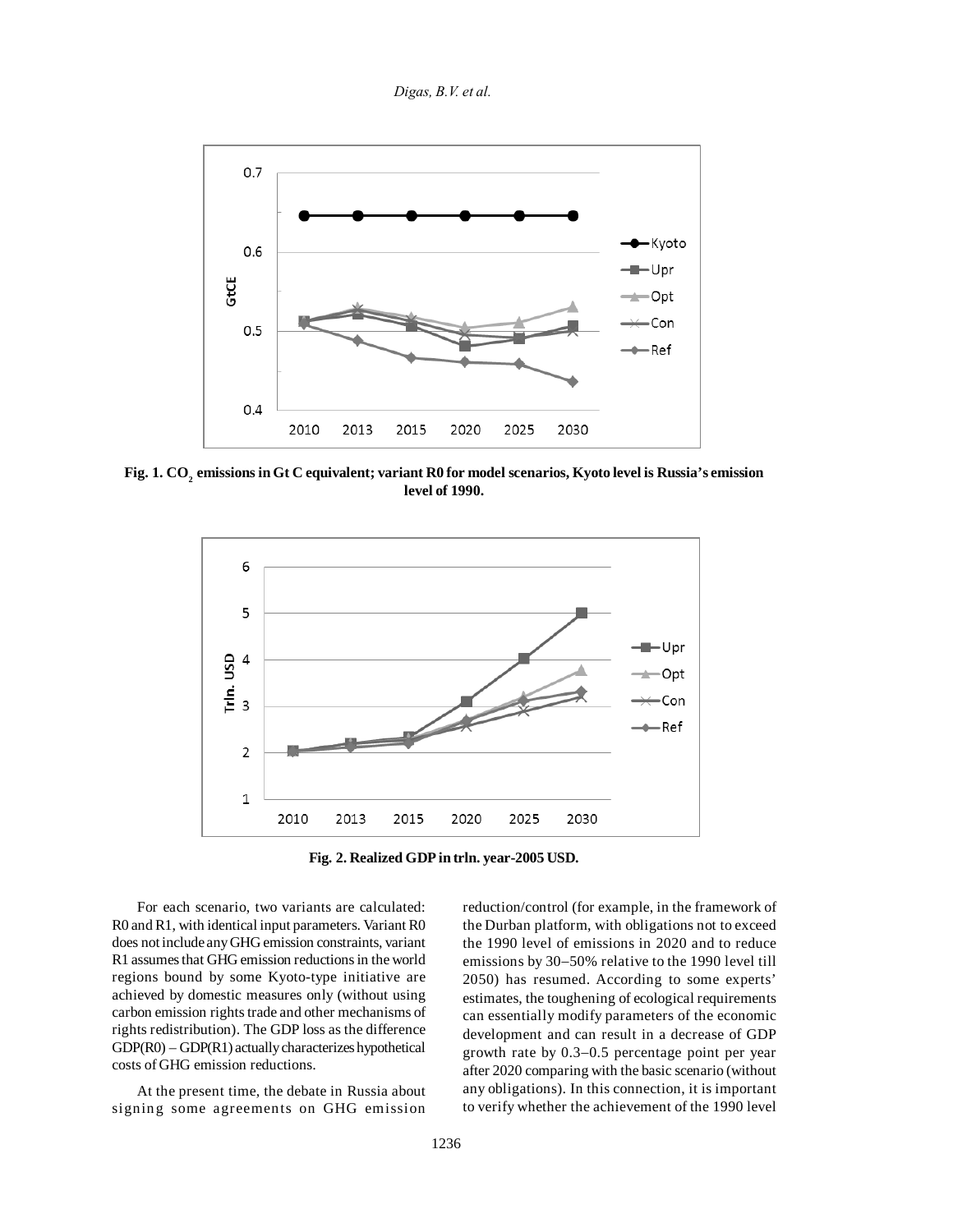

**Fig. 3. Total primary energy supply (both electric and non-electric, in EJ)**



**Fig. 4. Fossil fuel exports by Russia in trln. year-2005 USD; scenario Opt.**

in the nearest future is possible for all the scenarios tested; this becomes the main aim of our numerical experiments.

Let us discuss the simulation results for the time period 2010–2030. From Fig. 1 we conclude that, for all the scenarios involved, the CO<sub>2</sub> emissions do not even approach the Kyoto level for Russia on the whole time interval. As this level, we consider the 1990 level of Russian energy-sector CO<sub>2</sub> emission, excluding the net CO<sub>2</sub> absorption by forests (0.646 Gt C equivalent). The model maximum (81% of the Kyoto level) is reached in

2010−2013 for scenarios Con, Opt, and Upr. Then, a considerable reduction of emissions is observed; this fact is essentially caused by the planned decrease of energy intensity of GDP. Note that the growth in 2010− 2013 obtained in the model is explained by the optimal, from the viewpoint of MERGE, rate of overcoming consequences of the crisis, whereas the real emission was at 69% of the Kyoto level in 2011 (NIRRF, 2013). The document (MOED, 2013) outlines the following emission targets for Russia: in the 2010s, the GHG emissions will be slowly growing to reach 75% of the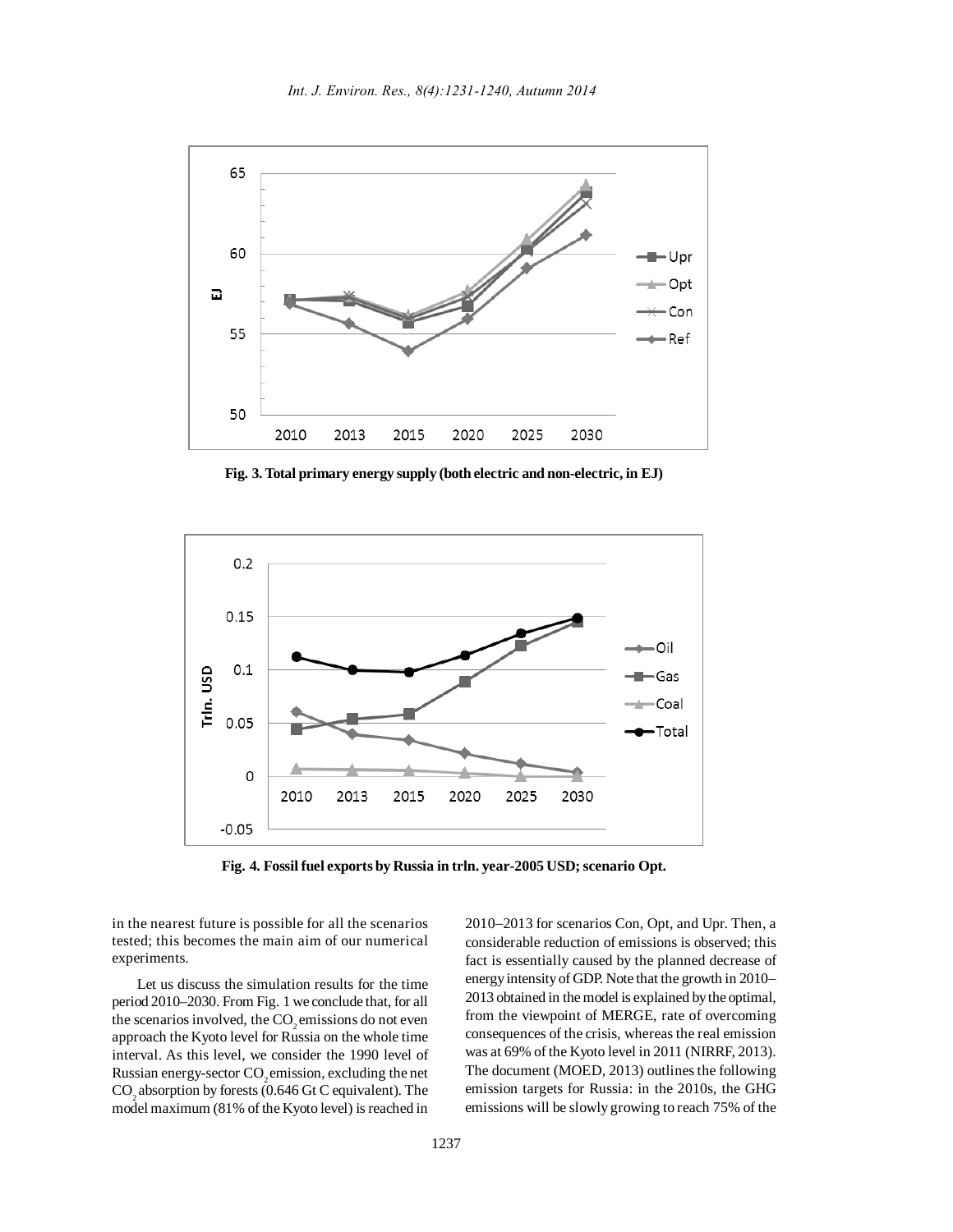1990 level by 2020 with further reducing to 70% by 2030. Such commitments can be treated as the Russian GHG targets within the framework of future international agreements on GHG emission reduction policies.

Thus, despite the model leap caused by the intertemporal optimality, according to all the model scenarios, Russia has sufficient reserves for "painless" participation in environmental Kyoto-type initiatives being under discussion at the present time, especially if an initiative assumes for GHG emissions not to exceed the 1990 level in 2030. Russia even does not need to reduce emissions for selling permits, since the amount of Russian so-called "hot air", being the difference between the current emissions and the Kyoto level, is large enough. At the same time, it should be noted that the reduction of emissions by 30−50% relative to the Kyoto level till 2050 seems rather problematic. The results obtained are in agreement with the forecasts of leading Russian experts (see, for example, (ERIRAS, 2013; Bashmakov & Myshak, 2013)). It is evident that, for such a dynamics, the simulation of variants R1 with some abatement measures is not reasonable; therefore, we restrict ourselves to considering output data of variants R0.

Fig. 2 informs us that, under the model assumptions, Russia's GDP grows for all the scenarios with approximately constant rates for the interval 2010−2015 (the crisis downfall with subsequent slow growth) and for the interval 2016−2030 (the essential growth with final overcoming of consequences of the crisis). The forecast GDP for most progressive scenario Upr appreciably passes ahead of GDPs for alternative variants (by 20−40% in 2030). The GDP for scenario Ref is essentially behind the GDPs for other scenarios (excluding scenario Con).

In Fig. 3, the temporal dynamics of total primary energy supply is presented. Note that perspectives of Russian power engineering from the viewpoint of the Energy Information Administration/World Bank and from the viewpoint of Ministry of Economic Development of the RF are relatively similar (for example, the energy supply in 2030 for scenarios Upr, Opt, and Con is about 63 EJ (exajoules), whereas for scenario Ref, about 61 EJ). The production slowdown till 2015 is evidently stipulated not by a fall in demand but by a planned energy efficiency improvement for all the scenarios (see Table 1) on the background of local reduction of oil export.

Analyzing the structure of energy sector of Russia, we mark out several tendencies, which are

common for all the model scenarios. Thus, the shares of the hydro and especially nuclear energy in the total supply increase in time at the cost of decreasing the share of energy production from oil. The contribution of gas and coal (in percent) remains almost constant; at that natural gas plays a definitive role in the energy supply (its share is stably larger than 50%). Note that the continuation of calculations after 2030 demonstrates a sharp fall of the shares of traditional resources (oil and gas) due to reserve depletion and coming new technologies of coal processing and renewable energy sources (such as solar energy, geothermal energy, biomass energy and so on) to the forefront (EIA, 2013; BGR, 2011). Though, the contribution of the latter sources in Russian energy supply is negligibly small at the considered time interval.

The time dynamics of world-regional primary energy exports by Russia is presented in Fig. 4 for scenario Opt (other trajectories are very similar). There is a stable increase from some moment of the gas export, the oil export permanently decreases and, as well as the coal export, tails by 2030. This is caused by the model forecast of a stable growth of the gas demand on the hand of major fossil fuel importers. The oil demand at the world market increases not so rapidly and is satisfied at the cost of some increase in delivery by such exporters as Middle East. The total coal demand, from the MERGE viewpoint, does not increase at all and is covered to a considerable degree by Australia. Note that the basic data on the fossil fuel export/import and temporal trends are taken from (BGR, 2011). One can suppose that, under the necessity of GHG emission limitation/reduction according to hypothetical Kyoto-type initiatives, there would not be an increase of the gas export due to growing Russia's needs for natural gas as a less carbon intensive fuel.

Let us recall once more that the model dynamics presented in Figs. 1−4 is optimal (according to MERGE) on the whole time interval; this fact may be quite a reason of the essential deviation of the simulation results from the expert forecasts for some parameters at specific moments. Nevertheless, we hope that the results obtained can be useful in the case when the task to examine the viewpoint that climatic risks are dominating and requiring GHG emission reduction to a specific "safe" level becomes actual.

## **CONCLUSIONS**

In the paper, different scenarios of Russia's economic development (based on official forecasts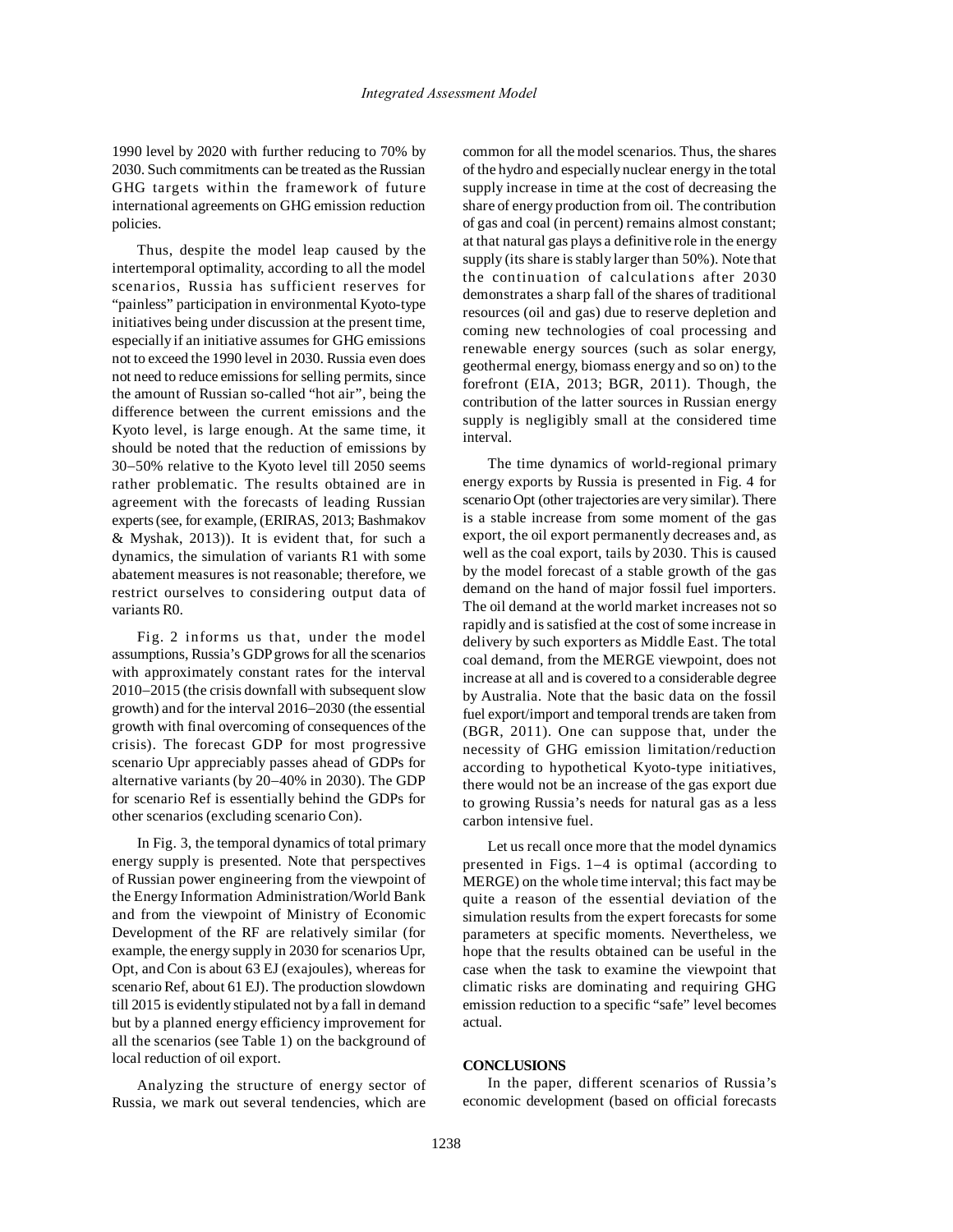both from domestic and foreign sources) with the emphasis on analyzing possibilities of Russia's participation in some Kyoto-type initiatives on GHG emission reduction are under investigation. Toward this aim, the specific optimization model MERGE is engaged. The novelty of the work consists, first of all, in the adaptation of this known 3E (Economic-Energy-Environment) model to the current state of the world and regional economy taking into account the specific character of the post-crisis development. The work can be treated as one additional step in designing a complex tool oriented to be helpful in decision making for the authorities responsible for planning optimal (in some sense) long-term strategies of Russia's economic-energetic development. With the use of the modified program package, a number of numerical experiments are carried out. The simulation results show that Russia has sufficient reserves for "painless" participation in environmental Kyoto-type initiatives, especially if it is assumed for GHG emissions not to exceed the 1990 level by 2030. In this case, Russia does not need to reduce emissions even for selling permits. At the same time, the reduction of emissions by 30− 50% relative to the 1990 level till 2050 seems rather problematic.

### **ACKNOWLEDGEMENTS**

The work was supported by the Russian Foundation for Basic Research (projects nos. 12-01- 00175, 14-06-00075) and by the Program of Basic Research of the Presidium of the Russian Academy of Sciences (project no. 12-P-6-1038).

#### **REFERENCES**

Bashmakov, I. A. and Myshak, A. D. (2013). Factors determining green-house gas emissions in Russian energy sector: 1990−2050. Part 2: Prognoses for 2010−2060. Moscow: Center for Energy Efficiency, CENEf.

BGR, (2011). Energy Study 2012 Reserves, Resources and Availability of Energy Resources. Hannover: The Federal Institute for Geosciences and Natural Resources.

Bystray, G. P., Kuklin, A. A., Lykov, I. A. and Nikulina N. L. (2013). Synergetic method of a quantitative forecasting of economic times series. Economy of Region, **4**, 250–259.

Digas, B., Maksimov, V. and Schrattenholzer, L. (2009). On costs and benefits of Russia's participation in the Kyoto Protocol. Interim Report IR-09-001, IIASA, Laxenburg, Austria.

Digas, B. and Rozenberg, V. (2010). Application of an optimisation model to studying some aspects of Russia's economic development // Int. J. Env. Policy and Decision Making, **1 (1)**, 51–63.

Digas B. V., and Rozenberg V. L. (2013). Comprehensive estimation model of MERGE: adaptation to current state of world economy. Economy of Region, **3**, 281–290.

EIA, (2013). International Energy Outlook (IEO). Washington: U.S. Energy Information Administration. Retrieved February 25, 2014, from http://www.eia.gov

ERIRAS, (2013). Global and Russian Energy Outlook up to 2040. Moscow: Energy Research Institute RAS, Analytical Centre of the RF Government.

FSSS, (2014). Russia in Figures. (Moscow: Federal State Statistics Service (Rosstat)). Retrieved February 25, from http://www.gks.ru

IAEA, (2013). IAEA Annual Report for 2012 and Projections for Nuclear Power in 2030. (International Atomic Energy Agency). Retrieved February 25, 2014, from http://www.iaea.org/Publications/ Reports/ Anrep2012/

Kokorin, A. O., Gritsevitch, I. G. and Safonov, G. V. (2004). Climate change and Kyoto Protocol: realities and opportunities. Moscow: WWF.

Kryazhimsky, A., Minullin, Y. and Schrattenholzer L. (2005). Global long-term energy-economy-environment scenarios with an emphasis on Russia. Perspectives in Energy Journal, **9**, 119–137.

Manne, A. (2003). Energy, the environment and the economy: hedging our bets (In J.M. Griffin (Ed.), Global Climate Change: The Science, Economics and Politics (pp. 187–203). Northampton: Edward Elgar.

Manne, A., Mendelson, R. and Richels, R. (1995). MERGE — a Model for Evaluating Regional and Global Effects of GHG reduction policies. Energy Policy, **23(1)**, 17–34.

MOED, (2013). Prognosis of Social Economic Development of the Russian Federation by 2030. (Moscow: Ministry of Economic Development of the Russian Federation).

NIRRF, (2013). National Inventory Report of the Russian Federation to the UN FCCC. Parts 1, 2. (Moscow: Rosgidromet). Retrieved February 25, 2014, from http:// unfccc.int/files/national\_reports/

Rutherford, T. (1999). Sequential joint maximization In J.P. Weyant (Ed.) Energy and Environmental policy Modeling (pp. 139–175). Norwell, MA: Kluwer Academic Publishers.

Stanton, E. A. (2011). Negishi welfare weights in integrated assessment models: the mathematics of global inequality. Climate Change, **107**, 417–432.

Stiglitz, J., Sen, A. and Fitoussi, J. P. (2009). Report by the Commission on the Measurement of Economic Performance and Social Progress. Published by the Commission on the Measurement of Economic Performance and Social Progress.